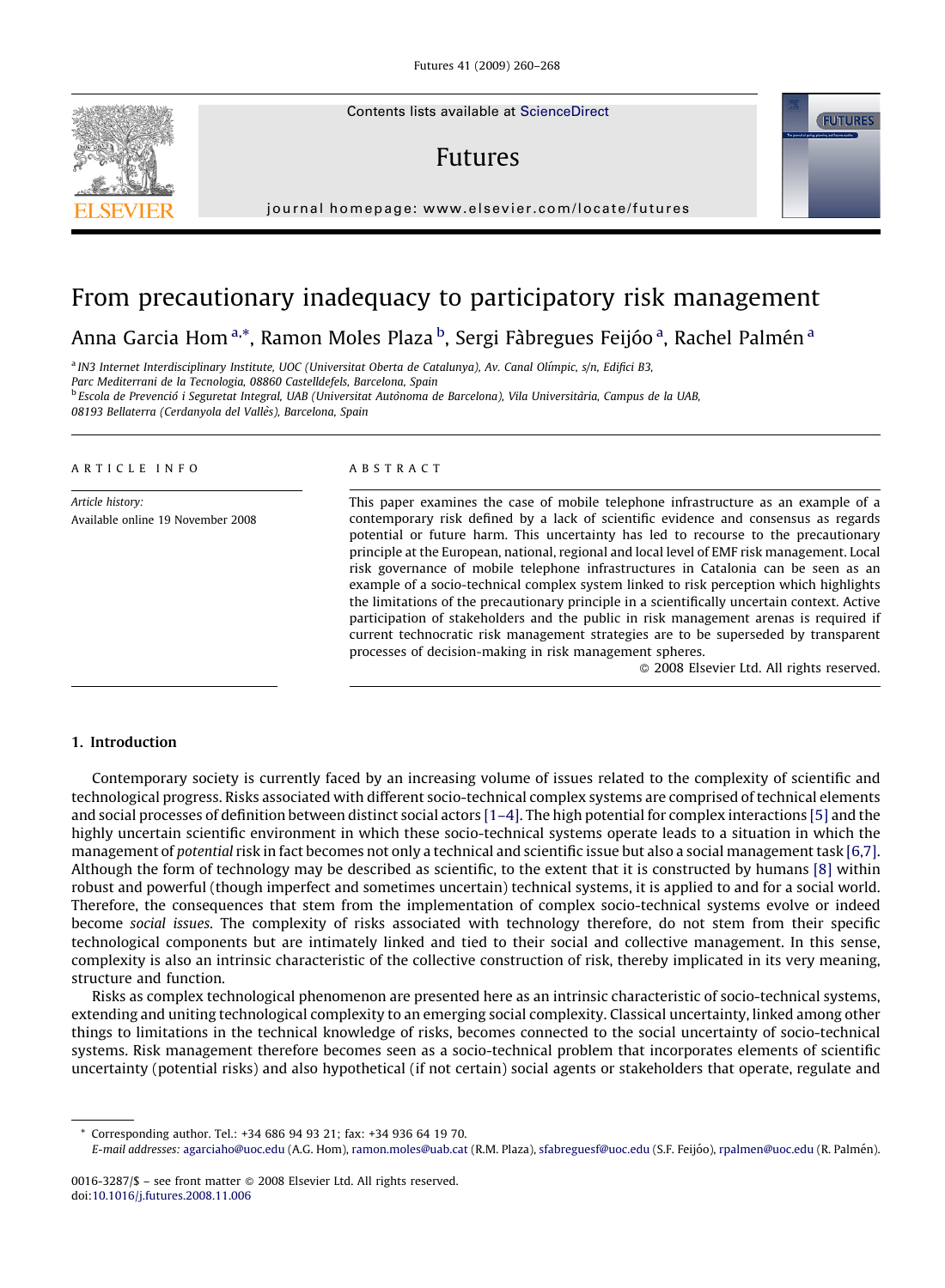manage the technical system [\[3\]](#page--1-0). As a response to this situation the implementation of the precautionary principle becomes an insufficient or indeed an inadequate form of risk management [\[9–11\].](#page--1-0) This is due to its incapacity of guiding public action in terms of the socially constructed perception of risk. This is what we will conceptualise and therefore term 'precautionary inadequacy'.

In terms of the present article, the sphere of telecommunications and more specifically mobile telephone infrastructure is taken to be our social issue operating in the paradigm of a socio-technical system. The spread of wireless communications has not only meant that there are now numerically more technological devices (mobile telephones) than users [\[12\],](#page--1-0) but also that individuals have gained new capacities and the potential to personalise (be it 'individualising' [\[13\]](#page--1-0) or 'communitising' [\[14–](#page--1-0) [17\]](#page--1-0) the use of this technology). These communicational activities have therefore led to the development of new types of relationships, with oneself, with others and with one's environment. These developments however, more fundamentally are also exposing the scientific limitations of predicting and determining consequences associated with the intensive use of certain new technologies. The social response to the scientific uncertainty regarding the effects of the developments and implementation of this technology is linked to an acute and persistent perception of the associated risks [\[18,11\]](#page--1-0). It is in this context, that science becomes the nature and object of social debate as technology intervenes in everyday life generating dependence, independence and interdependence. Technological development might appear unquestionable, or at least inevitable, however it is in the sphere of interdependence where the establishment of technical measures for prevention, precaution and regulation need to be fostered accompanied by transparency and the participation of communities and individuals throughout decision-making processes [\[19\]](#page--1-0).

This article highlights the case of the local management of mobile telephone infrastructures in Catalonia as an example of a socio-technical complex system linked to risk perception and the limitations of the precautionary principle in a scientifically uncertain context. The rapid deployment of infrastructure combined with uncertainties surrounding the health effects of electromagnetic fields has led to a situation characterised by doubt, controversy and conflicts between social actors [\[20\].](#page--1-0) Examining the controversy from a risk 'governance' framework [\[21–23\],](#page--1-0) at the local level enables us to question the disciplinary narrow-mindedness of the traditional approach to risk management whilst also promoting the innovative practice of transdisciplinary approach to risk assessment [\[24\].](#page--1-0) This approach attempts to overcome the sociotechnical obstacles that arise through the implementation of certain technological infrastructures, whilst encouraging the creation of some sort of social consensus in the previously uncharted areas of potential risks and scientific uncertainty.

#### 2. 'Precautionary inadequacy' in the risk management of mobile telephone infrastructure

New information and communication technologies (ICTs) have played a central role in the conceptualisation of new risks and the social sensitivity and perception towards these [\[25\]](#page--1-0). In the context of our current technological development, a diagnosis of our societies as essentially 'cautious' is justified by a recognition of the effects of attempts to master technology and suppress or mitigate associated risks and dangers. In other words, contemporary societies, when faced with managing and controlling risk often resort to 'quick' and 'friendly' precautionary mechanisms in order to deal with possible and potentially technologically complex and/or uncertain consequences of implementation [\[26\].](#page--1-0) The axis of these 'cautious societies', as we shall see later, revolves mainly around the well known and debated precautionary principle.

As risks related to technologies are not only technical but depend on processes of social definition, the perceived risks related to mobile telephone infrastructure could well be characterised as 'social problems' [\[27\]](#page--1-0). This is due to the fact that risk manifests itself when the technological infrastructure becomes implemented within specific communities. Risks therefore cannot be conceptualised as 'objective' facts that exist independent of public opinion however are subjected and are indeed established by social communication processes [\[4\].](#page--1-0) Although the changes derived from the communications revolution have placed mobile telephones undeniably at the centre of people's lives [\[12\],](#page--1-0) some studies [\[18,11,20,28–31\]](#page--1-0) have shown that the costs of these changes have not always been welcome. For example, in the specific case of risks associated with electromagnetic fields, despite societal transformations due to innovations in this field, the effects of this technology on public concern has been immense.

Technological societies are therefore experiencing contradictory dual trends in terms of generating a shared universal experience of risk whilst ironically at the same time individualising the responsibility of risk. The increasing possibility of a potential harm of technology that could possibly affect a large part of humanity (in terms of sudden or latent catastrophes) is presented as universal in terms of how these processes are eroding national, class or generational boundaries [\[32,33\]](#page--1-0). However, our experiences and daily lives are increasingly characterised by a process of technification with respect to production processes and the operations of institutions and everyday life in which individual action occurs. Spheres of action previously governed by tradition now constitute individual problems in terms of decision-making and responsibility [\[34,35\].](#page--1-0)

There is in fact a growing broader public concern regarding different aspects of modern life, especially with regard to the benefits and consequences of science and technology [\[36\]](#page--1-0). It could therefore be assumed that risk has become an endemic element of societies comprised of complex endeavours, particularly those that introduce new (and until now unknown) technologies [\[37\]](#page--1-0). In a context of socio-technical complexity it is certain that once a new technology has been introduced there is no turning back. Ultimately the question therefore resolves around how to weave together the conditions in which living with risk can become consensually agreed.